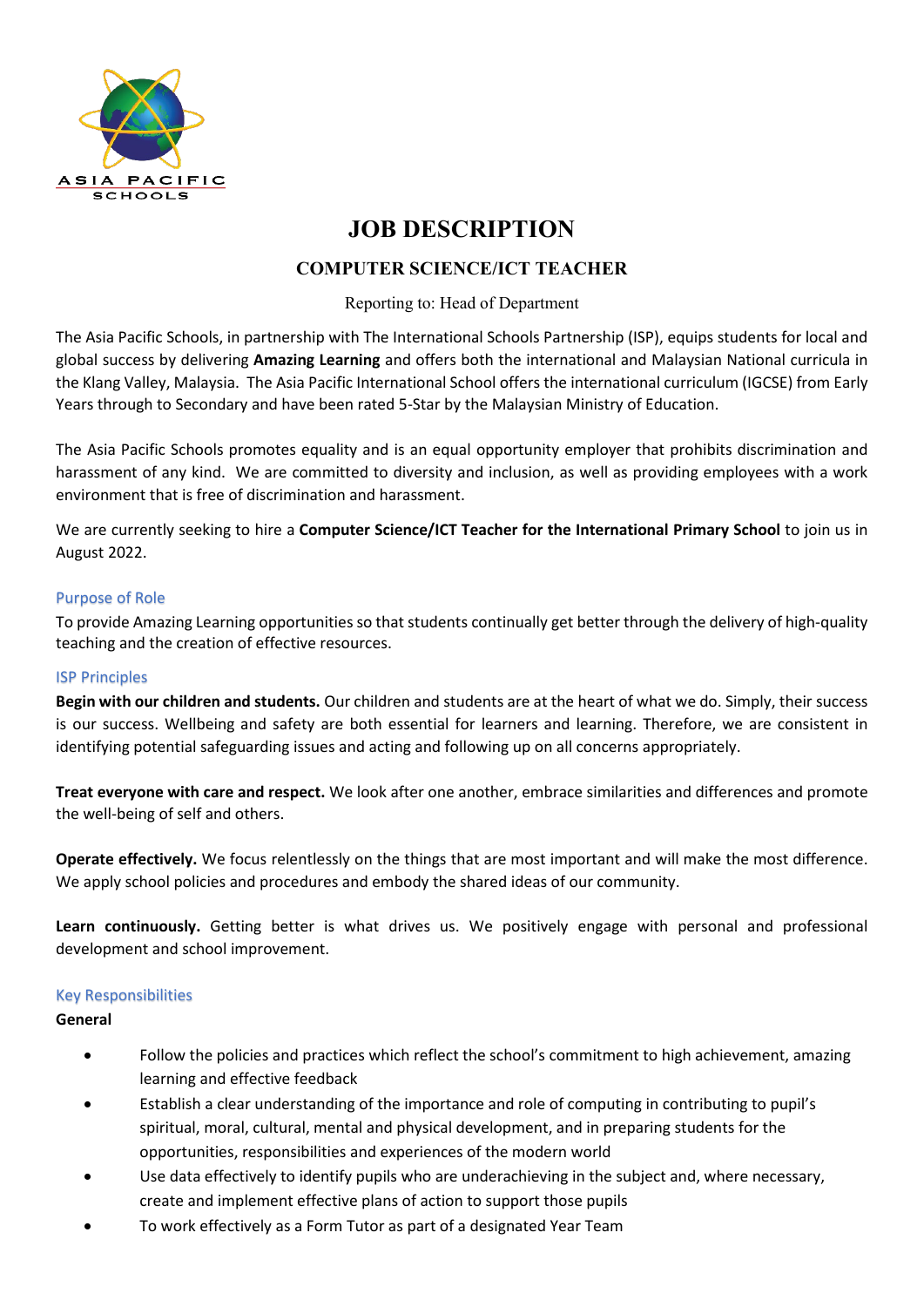## **Curriculum**

- Ensure curriculum coverage, continuity and progression in the subject for all pupils, including those of high ability and those with special educational or linguistic needs
- Ensure effective development of pupils' literacy, numeracy and information technology skills through the subject
- Set high expectations for pupils in relation to progress and achievement
- Ensure effective development of pupils' individual and collaborative study skills necessary for them to become increasingly independent in their work and to complete tasks independently when out of school
- Establish a partnership with parents and careers to involve them in their child's learning of the subject, as well as providing information about curriculum, attainment, progress and targets

## **Communication, marketing and PR**

- To ensure professional and effective communication and consultation, as appropriate, between colleagues, parents and students at Asia Pacific International School
- Publicise and celebrate achievements
- Assist with the organisation of open evenings, consultation events and other events relating to the school
- To contribute to marketing activities for Asia Pacific International School

### **OTHER EXPECTATIONS**

- Fully and positively participate in the school's performance appraisal scheme in order to develop and enhance personal and service performance
- Undertake any other reasonable duties requested/assigned as required by SLT or Line Manager, especially with regard to the school's administrative function
- Ensure that school policies including those relating to Safeguarding, Race Equality, Equal Opportunities, Code of Conduct and Health & Safety are adhered to.

*(Please note that this Job Description sets out the main duties associated with the stated purpose of the post. It is assumed that other duties of a similar level/nature undertaken within the section are not excluded because they are not itemised. The duties of this post could vary from time to time as a result of new legislation; changes in technology or policy and in that case appropriate training may be given to enable the post holder to undertake this new/varied work.)*

#### Skills, Qualifications and Experience

- Possess degree in ICT or Computer Science or its equivalent, including relevant bachelor's degree in Education or bachelor's degree with a post-graduate qualification in teaching
- Minimum three (3) years' full time teaching experience in computer science and ICT in an international primary school
- Knowledge in programming, general office applications, networking, computer hardware, move and animation, etc. preferred
- Computer literate with good interpersonal communication skills
- Fluency in written and spoken English and Bahasa Malaysia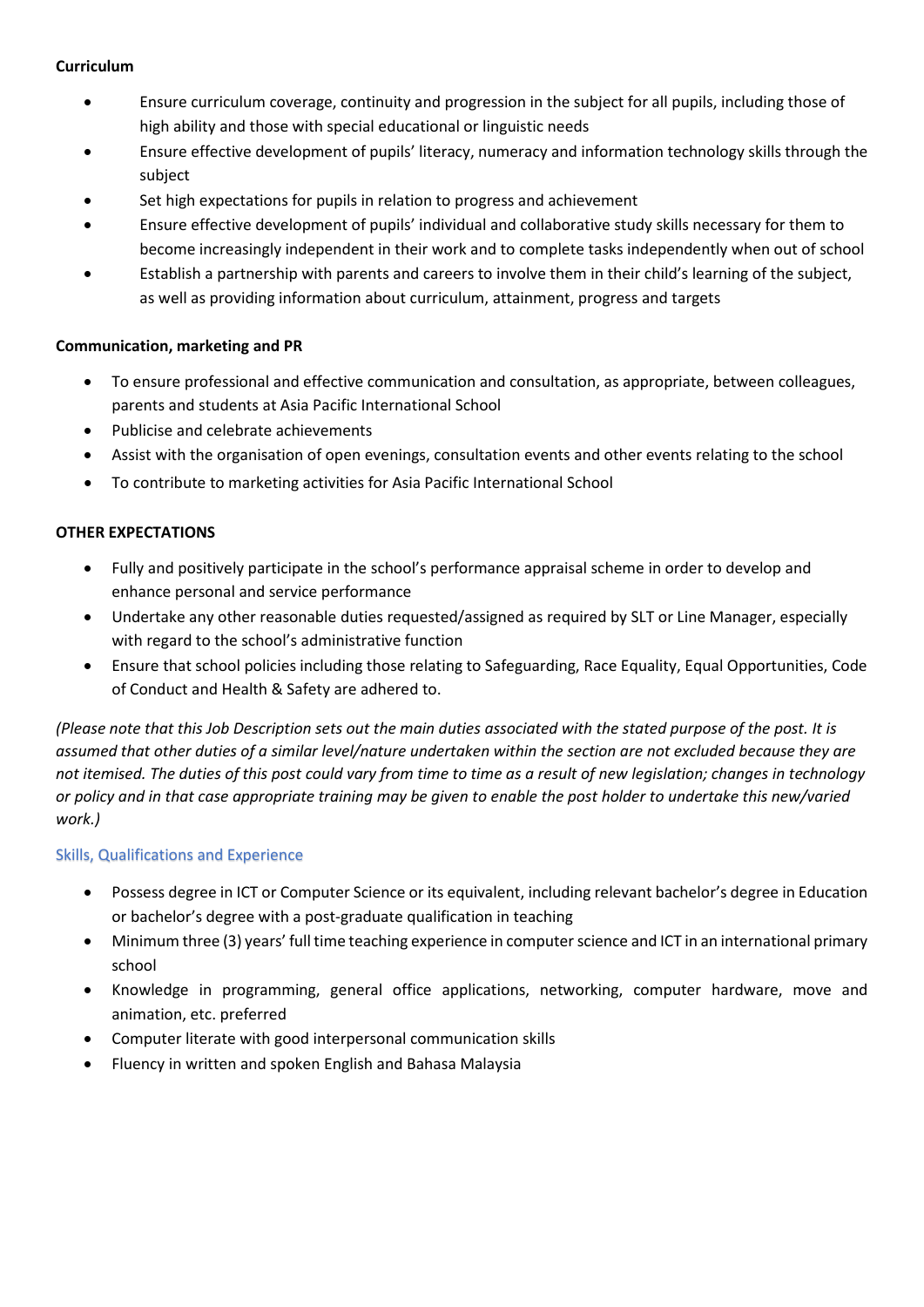#### Person specification

- Patient, responsible, and passionate about teaching
- A team player and flexible to meet the needs of the department
- Must be responsible for promoting and safeguarding the welfare of children and young people they are responsible for or come into contact with

#### ISP Leadership Competencies

You consistently demonstrate and role-model the ISP Leadership Competencies in all that you do.

- 1. **Collaboration.** Takes an active part in leading their school or region; is cooperative and a genuine team player, developing positive, supportive relationships with colleagues to solve problems and maximise opportunities.
- 2. **Learning & Getting Better.** Continually demonstrates personal commitment and passion for learning and getting better using evidence and feedback; supporting others in their continual learning, development and growth.
- 3. **Innovation Leadership.** Is good at creating an environment where ideas for learning initiatives and services are generated and is able to motivate and inspire others through the process of creation through to completion.
- 4. **Outcome driven.** Can be counted on to find solutions. Is consistently looking to exceed goals and is focused on KPIs.
- 5. **Resilience.** Can deal with setbacks and challenges calmly and effectively.
- 6. **Community Focus.** Is committed to meeting and exceeding the needs and expectations of our students and their families.
- 7. **Integrity & Ethical Management.** Has the ability to work ethically and with integrity; helps others feel valued; upholds and models the ISP Vision, Purpose and Principles.
- 8. **Leading & Inspiring Others.** Supports, encourages and inspires students, colleagues and teams so that they give their best.
- 9. **Understanding People.** Is a very good judge of talent, can objectively articulate the strengths and motivations of people inside or outside the organization.
- 10. **Influencing & Communication.** Consistently informs, influences and inspires students, parents and colleagues through timely and effective communication.
- 11. **Agile.** Responds and adapts to changing circumstances; manages and solves problems by providing solutions in a climate of ambiguity.
- 12. **Strategic, Commercial & Financial Awareness.** Has the ability to apply understanding of the business and industry to improve effectiveness and profitability.
- 13. **Planning & Decision Making.** Makes decisions on the best course of action and then plans, organises, prioritises and balances resources to achieve the desired outcome.